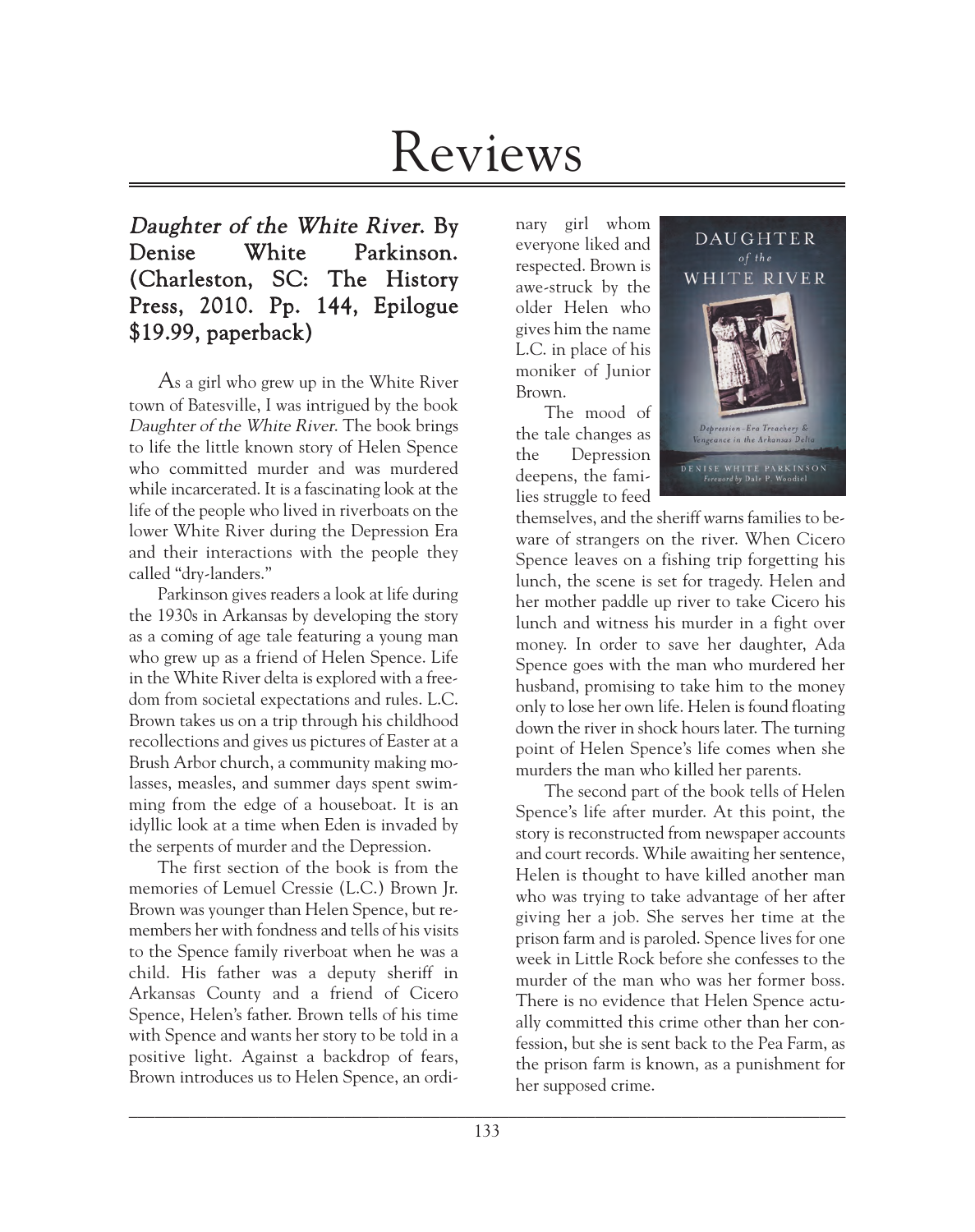During her stay in the corrupt prison farm, Spence tries a series of escapes. The attempt is made when there are rumors that the warden is going to take the women to Memphis to act as prostitutes, and Helen is beaten with a whip once she is caught. Spence suffers at the hands of a corrupt prison system and is almost killed by the treatment she receives. She leaves the prison farm for the last time and shuffles slowly into history. It is thought that Spence was set up by the warden at the farm. She was shot in the back by a trustee who was acquitted of murder.

Helen Spence's story does not end with her death. People tried to help Spence in death with offers ranging from burial plots to dresses and flowers for her funeral. Her body was displayed in the front window of a funeral home in DeWitt, outraging the local people. Stories of her life and death filled the pages of true crime magazines beside those of people such as Bonnie and Clyde. Spence lies in an unmarked grave after her body was stolen from the funeral home by friends who buried her under the cover of darkness.

Helen Spence's life is a testament to the hard times experienced by many people during the depression. It may have been easier to confess to a crime and have three meals a day than to struggle outside of the prison farm. Her grandmother died believing that Spence never killed the second man and was wrongly imprisoned. Whether she was innocent or not may never be known, but Helen Spence's life will never be forgotten thanks to L.C. Brown and Denise White Parkinson.

--Kristine Rounds

## **AVAVA**

## Parker Homestead: A History and Guide. By Mary Ann Parker. (Charleston, SC: The History

## Press, 2013. Pp. 160, \$19.99, paperback)

Mary Anne Parker's Parker Homestead: A History and Guide leaves readers wishing to take a road trip to Parker Homestead, a friendly and history-filled spot to visit. Certainly, anyone with children will want to take a tour, especially during one of the many festivals or events hosted there.

This work leaves no stone unturned. Every building on the property is featured in a black and white photo-

graph, each showing a quaint and time-period appropriate building. Although the photos are much appreciated, Parker includes such vivid descriptions of the buildings that the pictures aren't necessary for one to easily imagine each place in one's



mind. Not only does she include details of building materials, but she also includes specifics on when, where, and from whom each cabin or building was purchased.

The family's history and the tale of how the homestead came to be are included as well. The reader learns quickly that the Parker Homestead was built from the ground up, beginning with a cabin in the back yard of their Harrisburg, Arkansas home, which was originally used for card games. Yet this family's love of history left them gathering antiques and relics to put inside and outside of the cabin to give it a truly rustic feel. Soon they began to gather more and more things to add to the cabin. Over time they added many more cabins and buildings.

As interest grew in the community along with the number of buildings, the Parker's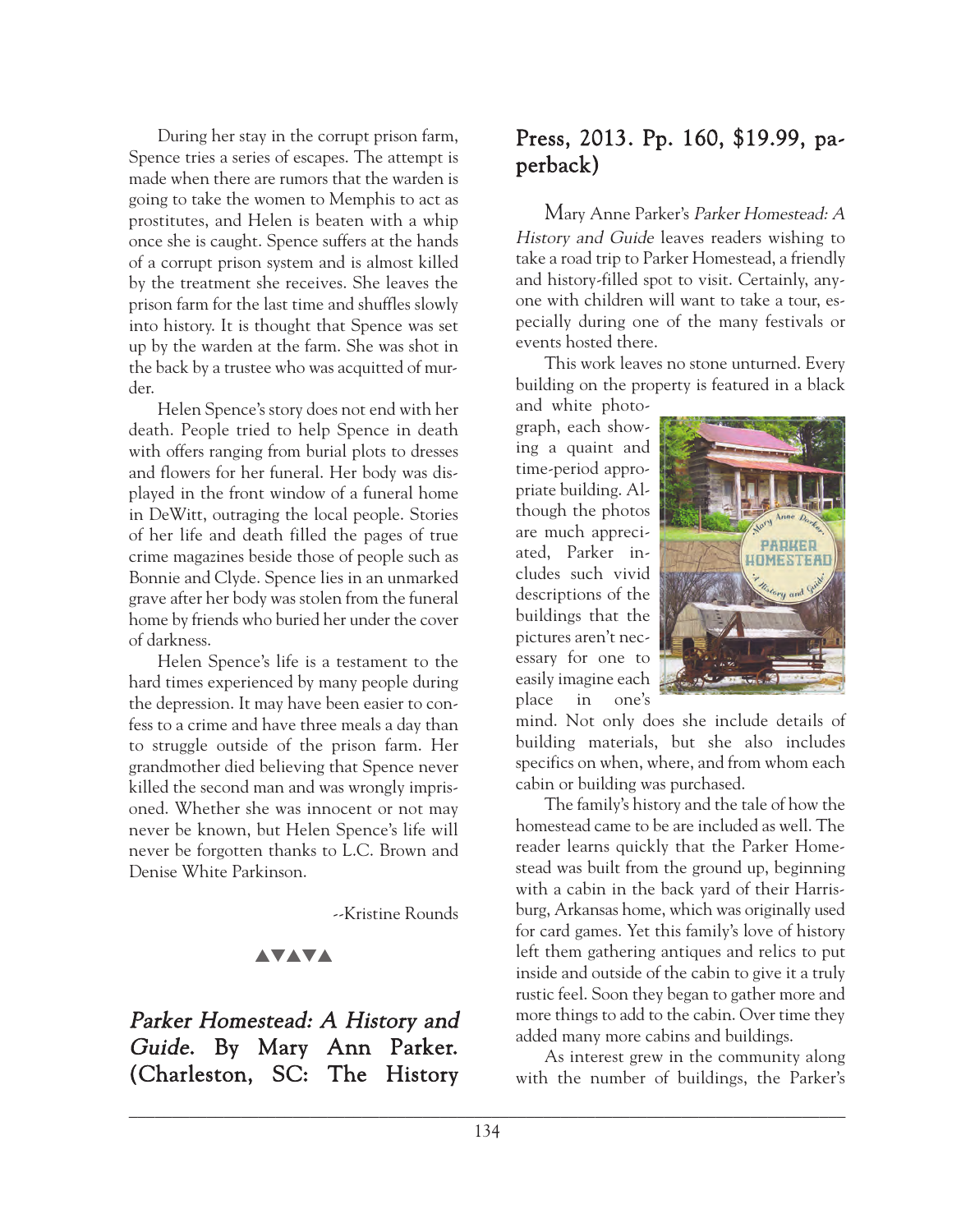hosted the first "School Days" event. Children from the local elementary school were invited to come visit, and the field trip went off without a hitch. Soon after, Phil began making sorghum molasses the old-fashioned way. When locals heard that Phil and Teresa were cooking sorghum on Saturday, two hundred people showed up. The rest is history.

Now the Parkers host many events throughout the year, including "Haunted Homestead" at Halloween. They have thirteen buildings on their much-expanded property, each with its own story. These buildings include a post office, print shop, three barns, a blacksmith shop, and a gristmill. Friends and family run each station with care for the customers and for the history of homesteading.

The work includes information on material folk culture of the area including lye soap making, quilting, and broom making. Along with these, one will find many recipes on how to make foods found at the homestead and used by pioneers with local, easy-to-find ingredients such as sarsaparilla tea. One can also find recipes for stone-ground cornbread, sweet potato biscuits, sorghum hot chocolate, and more (pp. 106, 96, 44). Along with the recipes, readers will find asides and tips from pioneers and short tales and tidbits about the homestead itself.

Also scattered throughout the text are stories of people who helped with the homestead. Almost every contributor to the Parker Homestead is mentioned by name along with a story of how he or she came to be involved with the place, and Mary Anne Parker weaves asides and tales throughout. Towards the end of the work, she does so while also explaining why the homestead is important to the family and the community at large. She writes,

When I was younger, I asked my other grandmother, Mary Sue Redd, why there weren't a lot of historical markers in and around Poinsett County. She said, "Honey, it's because we come from poor stock." I agreed, but the explanation never sat well

with me. I thought then, and still think now, that our ancestors who worked to clear the land and fought to send their kids to school—even if it was only for a year or two—are who built this state, and that is something to be celebrated. I am very proud that the Homestead has chosen, in a way, to celebrate these regular folks. (p. 116)

In the end, reading Parker Homestead: A History and Guide feels like having a lively chat on the porch with a new friend, one whom you'll soon be quite close with. All readers need do is bring out a glass of sweet tea, open up this book, and enjoy the afternoon sun.

--Lauren Willette

#### **AVAVA**

The Little Rock Arsenal Crisis: On the Precipice of the American Civil War. By David Sesser (Charleston, SC: The History Press, 2013. Pp. 128, Appendices, Notes, Bibliography, Index, \$19.99, paperback)

The invention of the telegraph is usually

seen as a major victory over the ageold problems of distance and communication. Yet it was an incident with the telegraph that nearly provoked the Civil War two months before the first shots were fired at Fort Sumter, and in a state that had not yet officially se-



ceded from the Union. What had been a quiet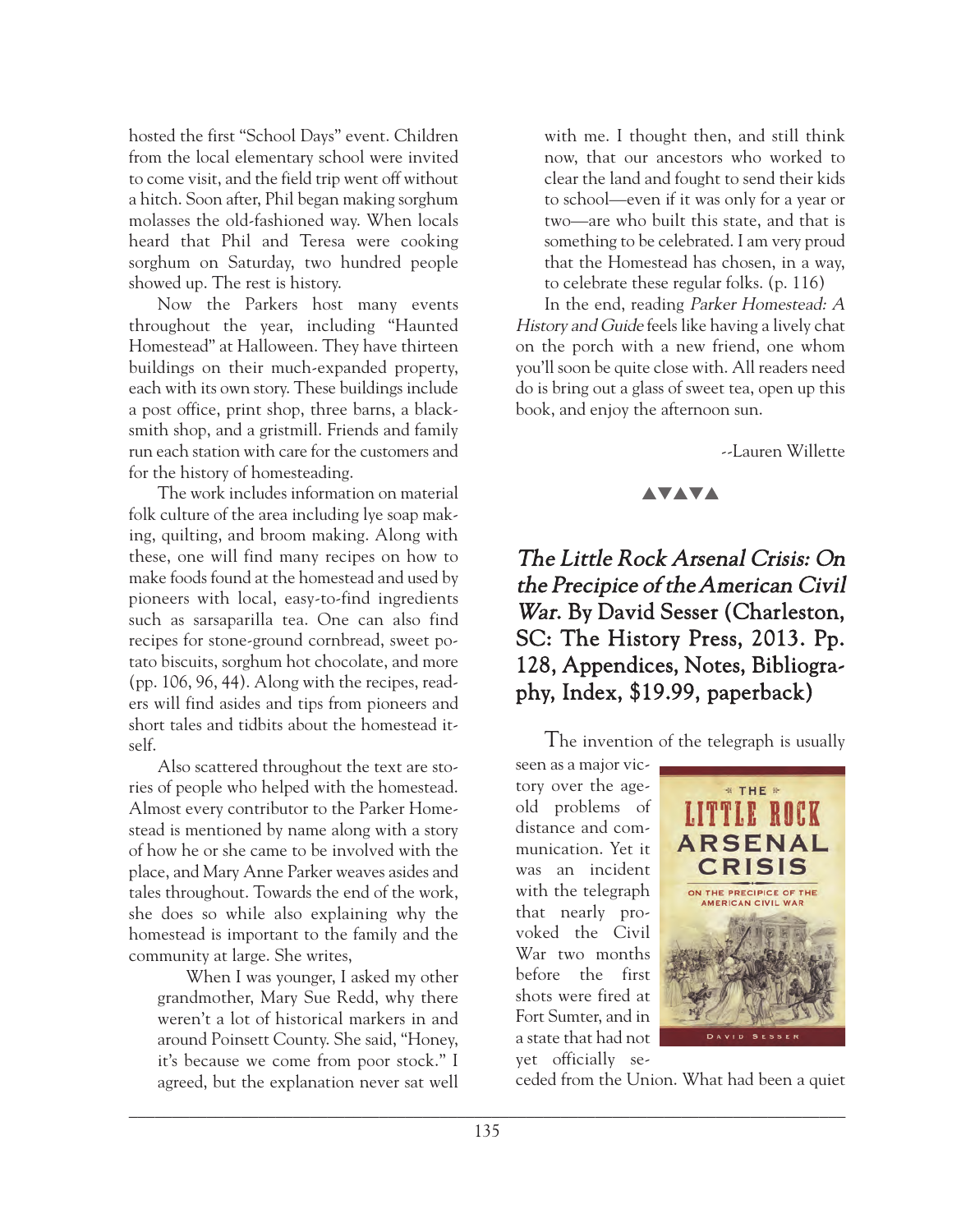stand-off between Governor Henry Rector and Captain James Totten over the Little Rock Arsenal quickly escalated into a major confrontation between Federal troops and state militias, all because of an unfounded rumor sent on the first-ever telegraph line from Little Rock to Memphis. This is the subject of David Sesser's narrative, The Little Rock Arsenal Crisis.

Sesser begins with Henry Rector and his role in the crisis. Although he had won the gubernatorial contest, Rector lacked the necessary connections to be a successful politician. He saw secession as a way to enhance his political standing. When his attempts failed to move the State Legislature, he sought a crisis that would force the issue and soon focused on the Federal presence at the Little Rock Arsenal. The troops defending the Arsenal were under the command of Captain James Totten, the son of a popular Little Rock physician, and had arrived there on 6 December 1860. Yet it was not until 28 January 1861 that Rector dispatched a note to Totten warning that he would tolerate Federal control of the Arsenal "until the state, by authority of the people, shall have determined to sever their connection with the General Government," (p. 38) and as long as his garrison "did not try to move or destroy the weapons" (p. 38) or receive reinforcements.

The real trigger for the crisis, however, was the telegraph imbroglio. Sesser recounts how the telegraph line finally reached Little Rock, connecting it to the wider world. In honor of the event, a local attorney but ardent secessionist, John M. Harrell, was chosen to send the first telegraph message from the State Capital. As part of his message, Harrell relayed as fact certain rumors that Federal troops were being withdrawn from Indian Territory to reinforce the Arsenal. Since the establishment of the telegraph link was a significant event, stations in eastern Arkansas were allowed to listen in on the transmission being relayed to Memphis. Based on Harrell's erroneous rumor, word spread quickly throughout the state that Federal reinforcements were converging on Little Rock.

The citizens of Helena sent a message to Governor Rector offering the services of five hundred men to take the Arsenal.

Rector was careful to avoid being directly implicated in their dispatch and responded through the adjutant-general that he had no authority "to summon [them] to take possession of a Federal post," but "should the people assemble in their own defense," he would "interpose his official position in their behalf" (p. 46). Units from Helena arrived at the capital on the night of February 5, but others from the state had already entered based on other false rumors of Federal forces. Many of these units came from the upland regions, motivated less by the cause of secession, and more by the fear that the Federal government was intervening in a state matter. The Little Rock City Council, nervous over their presence, asked the governor to take command of the militias, and if necessary, to attack the Arsenal. The next day, February 6, Rector called upon Totten to surrender and ordered the Helena militia to surround the Arsenal.

But before dealing with the resolution of the crisis, Sesser goes into a long digression on the rift between the Capital Guards and the other militia units. This animosity, which stemmed from certain incidents in the Mexican War, threatened to reignite when the city council called out the Capital Guards in response to the militia presence. It is at this point that Sesser's normally crisp narrative begins to get very confusing as he weaves back and forth between the actions of the governor, the City Council, and an impromptu gathering of Little Rock citizens. In fact what sounds in Sesser's account like a long confrontation between the Capital Guards and other militias, probably lasted only a few hours before the governor intervened later that day and ordered the Helena units to the Arsenal. Unaware of this discord, Totten, vastly outnumbered, surrendered the Arsenal to state authorities on February 8.

Sesser argues that the peaceful resolution of the crisis provoked a Unionist backlash, perhaps best illustrated by the 107 Little Rock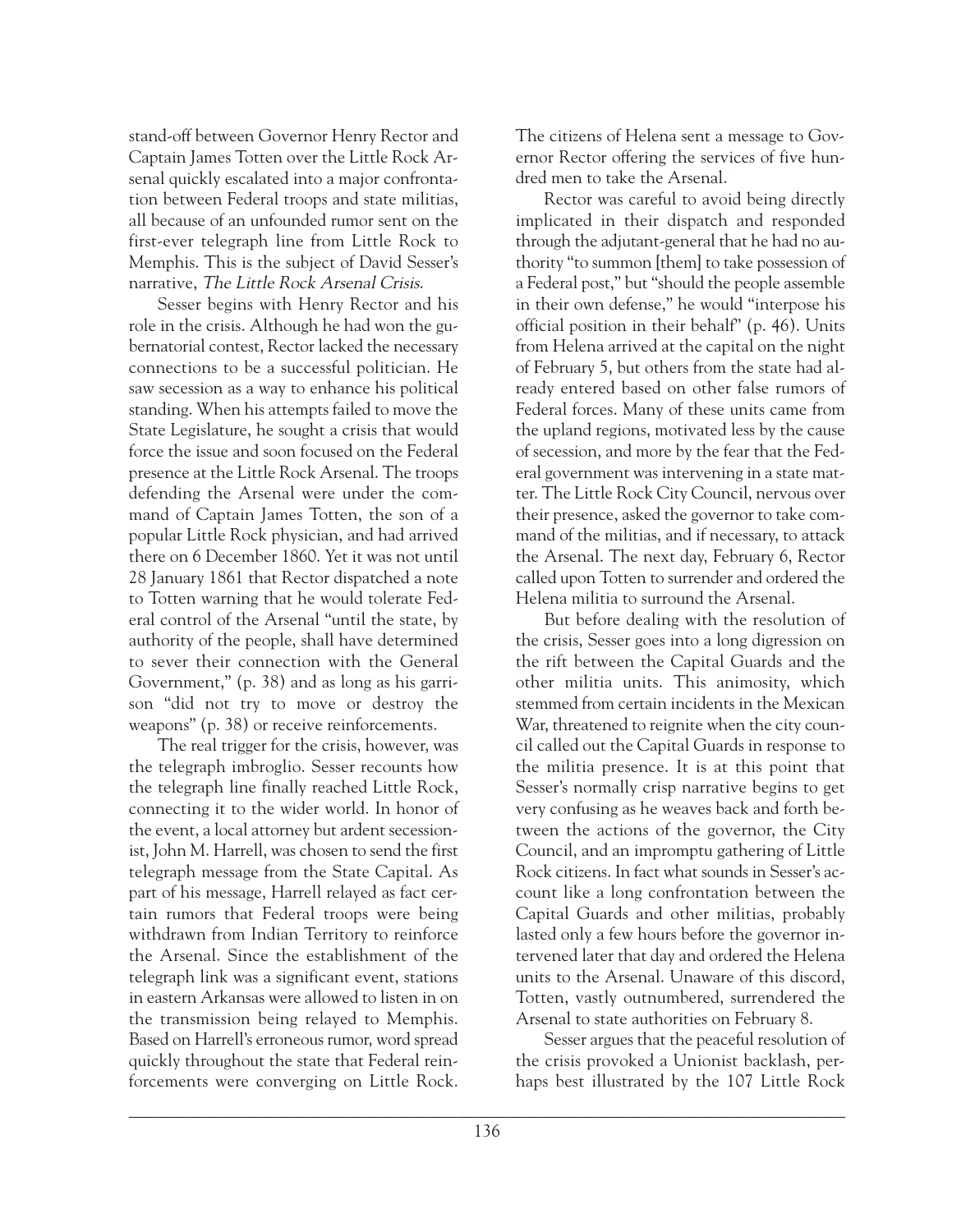women who presented Captain Totten with an engraved sword for his gallant conduct during the crisis. Such a gesture was hardly commiserate with an ardent secessionist stance. Sesser also cites the strength of Unionism in the referendum to elect delegates to the Convention that was to decide on the matter of secession. But the label "Unionist" is a deceptive term because it takes in a variety of political views. Many of the delegates were "conditional Unionists" in favor of remaining in the Union as long as no hostile actions were directed against those states that had withdrawn their allegiance. That situation changed after the attack on Fort Sumter when Lincoln issued his request for volunteers. Now the very same unionists voted to secede by a vast majority.

What Sesser has written confirms that it was not the Arsenal Crisis that pushed Arkansas out of the Union. This would appear to diminish the significance of his book. Yet framing the question only from the standpoint of "what it did not do" is a mistake. It really ought to be reframed in the context of "what could have happened" if Totten had not been so gracious to the women of Little Rock and decided to resist the taking of the fort. What if the commander had not been Totten, but someone of the disposition of a Nathanial Lyon? The crisis might then have taken a much more dramatic turn than its rather anticlimactic ending.

--Edward Tenace

### **AVAVA**

American Civil War Guerrillas: Changing the Rules of Warfare. By Daniel E. Sutherland (Santa Barbara, CA: Praeger, 2013. Pp. ix-xi + 162, Epilogue, Appendices, Notes, Bibliographical Essay, Index, \$37, hardcover)

The first word that comes to mind when one thinks of Daniel Sutherland and his writings on the guerrilla conflict during the American Civil War is prolific. By this writer's count, this is at least the third book written by Sutherland on the topic, not including the numerous articles, chapters, and other publications that have explored the topic over the past three decades.

Part of Praeger's "Reflections on the Civil War Era" series, Sutherland's newest work that examines the actions of guerrillas during the war is not limited to a specific geographical region or time period. Rather, the work focuses on the impact that guerrillas had in each theater of the war, beginning with the earliest engagements in the summer of 1861 and continuing through the cessation of hostilities in 1865.

With the outbreak of war, Confederate officials realized that their northern borders were vulnerable to attack by Federal forces and southern units were not yet organized to repel an invasion. To fill this defensive void, home guards and other local defense units were organized across the upper South and in border states by both pro-Confederate and Unionist groups. Soon, these groups began to engage one another in a type of warfare known as bush whacking. Ambushes, assassinations, and attacks on governmental in-

stitutions soon expanded into engagements with enemy military forces.

These early actions led the Confederate government to step in and create a system for irregular military units to operate within and which would

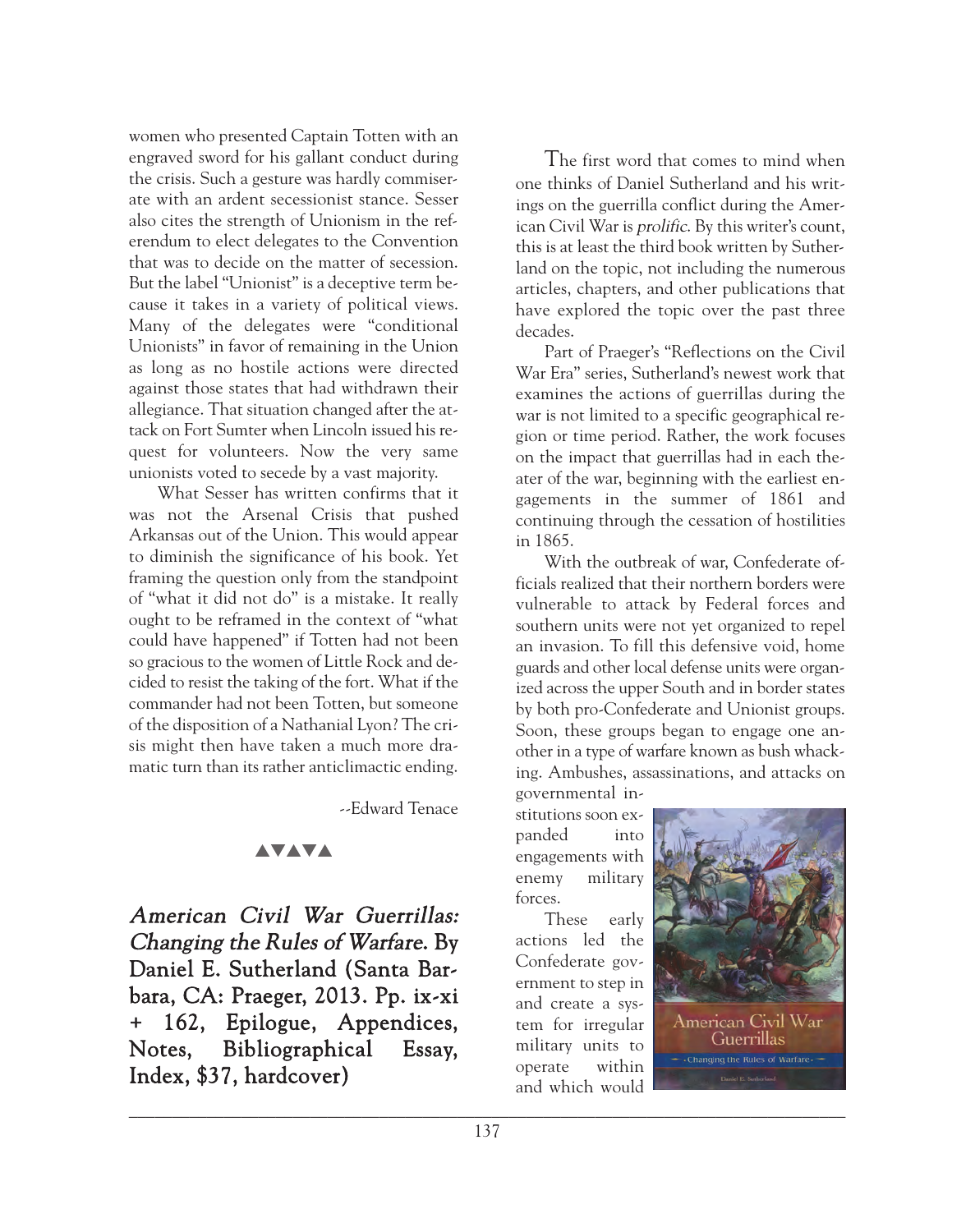lead to positive military outcomes rather than expending valuable resources with negligible gains. These men, known as partisan rangers, were organized in units with a formal military structure. As the war progressed, this system evolved and in some areas eventually collapsed as irregular troops pursued the type of war they wished to inflict on the enemy without reporting to Richmond.

Guerrillas were active in every theater during the conflict, but most previous research has focused on the events that took place in Missouri and surrounding states. Sutherland explores the actions of irregular troops on both sides on the conflict with special attention to the war in the Trans-Mississippi. The years of violence along the Missouri-Kansas border that preceded the outbreak of war made the conflict in that area seem to be especially violent.

Women and children were not immune to attacks by guerrillas, and families across the country suffered violence and the loss of property to raids and outright thievery. However, not all families were negatively impacted by the presence of guerrillas so close to their homes. While some women openly rode with guerrilla groups, many more provided material support to bands operating near their homes.

Captured Federal soldiers also suffered at the hands of some guerrillas, with executions occurring in Missouri, Kansas, and other states. Wounded troops were sometimes executed on the field after engagements. The troops most likely to suffer at the hands of irregular troops if captured were African-American members of the Union Army. Sutherland documents numerous examples of guerrillas murdering black troops after they surrendered or were wounded.

The sheer brutality of the warfare practiced by guerrillas set them apart from regular troops. The units that opposed them soon answered in kind. Union commanders in the field were often at a loss of how to effectively counter the actions of guerrillas operating nearby. This changed after Dr. Francis Lieber wrote an essay at the request of Federal commanders which ex-

amined the obligations and duties of Union troops when faced with guerrillas. This publication was soon used as a blueprint for dealing with irregular troops wherever they operated. The essay denied captured guerrillas the right to be held as prisoners of war or to be treated as regular enemy soldiers. Under these regulations, countless guerrillas were executed in the field or convicted in military courts of crimes against Federal soldiers and civilians. After such a conviction, guerrillas could typically expect to face either execution or a lengthy sentence to be served at hard labor.

At the conclusion of the war, Sutherland argues that many guerrillas simply shifted to the Ku Klux Klan and other organizations to drive Federal occupation forces out of the South. In the post-war years, former guerrillas defended their actions or claimed to be regular Confederate soldiers, never distinguishing their actions as out of line with acceptable methods of warfare.

A short and interesting read, Sutherland ably argues that the guerrilla war had a much greater impact than a historiographical examination of current scholarship would suggest. A few suggestions would improve the work a bit. Unionist guerrillas are briefly mentioned in the work, as the vast majority of the irregulars covered by Sutherland were allied with the Confederacy or at least actively opposed Federal troops. Many readers would find more information about guerrillas in the Deep South enlightening as most of the material in this volume focuses on the conflict in the border states or by groups and men who are discussed in other works.

Any scholar without a firm foundation in the literature of the irregular conflict that accompanied more traditional combat during the Civil War would find this work not only enlightening, but an entertaining read as well.

--David Sesser

**AVAVA**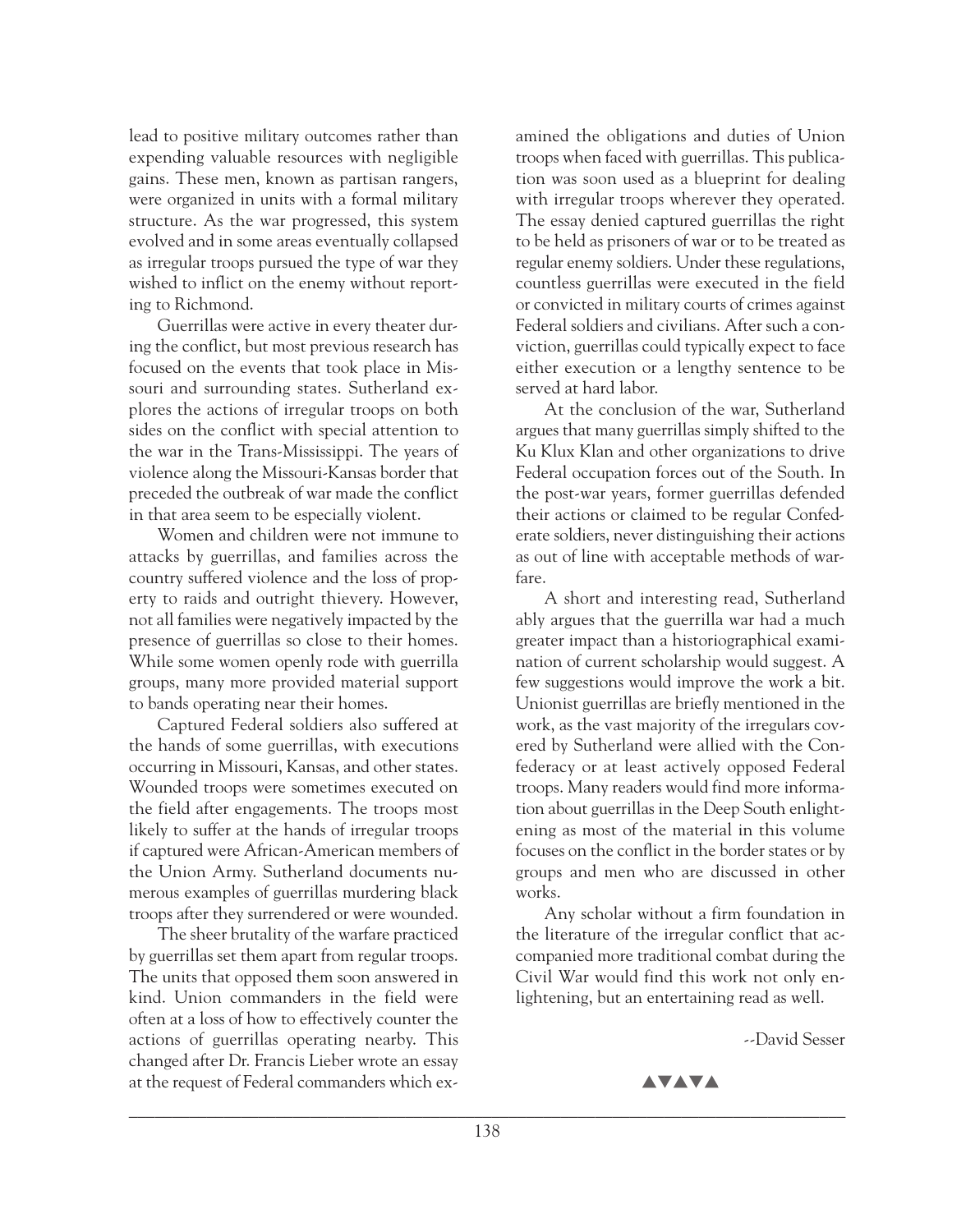## Civil War Journalism. By Ford Risley. (Santa Barbara, CA: Praeger, 2012. Pp. ix-xiii + 107, Epilogue, Notes, Bibliographical Essay, Index, \$37, hardcover)

The Civil War was a turning point not only for the United States, it was a turning point for American journalism. In the first half of the nineteenth century, the US press, which included newspapers and the increasingly popular magazines, was growing and maturing, reflecting technological changes and the country's phenomenal population growth. With the war, 1861-1865, the press came of age.

That's the central theme of Civil War Journalism, a slim but fact-packed volume by Ford Risley. The author, a longtime leader among American journalism historians and the head of the Department of Journalism at Penn State University, does a superb job of covering his subject in five chapters, ranging from how the war was reported to how the conflict affected journalism.

The author has a knack for presenting fascinating factoids, such as a paragraph about the resourcefulness of the New York Tribune's Henry E. Wing in reporting the end of the war. Wing and other journalists were to be kept outside when Union General Ulysses S. Grant met with Confederate General Robert E. Lee at the Appomattox Courthouse in Virginia, so Wing arranged for one of Grant's staff members to give him a signal. Should Lee surrender, the officer would walk outside, remove his hat, and use a handkerchief to wipe his forehead three times. "When the officer gave Wing the signal, the correspondent jumped on his horse and galloped off to the telegraph office to file his story. The war was over and Wing got his scoop (p. 29).

The book goes beyond mere factoids, however, providing in-depth looks at a wide variety of subjects. Take Chapter 2, which focuses on

illustrations and p h o t o g r a p h s . Among other things, this chapter helps the reader see that manipulation of reality (the downfall of occasional c o n t e m p o r a r y photographers) existed long before Photoshop. One example describes the ghoul-



ish lengths that Alexander Gardner went to in portraying battlefield sights. A leading Civil War photographer and a former assistant to the famed Mathew Brady, Gardner had learned from the Battle of Antietam in September 1862 that photos of fighting's aftermath were in public demand, so he and his assistants visited Gettysburg soon after the July 1863 battle. They made about sixty photos, about three-fourths of which included dead horses and corpses. Risley notes that in an age before ethics codes, Gardner and his assistants set up some of the photos. In one case, after taking pictures of a dead Confederate sharpshooter, Gardner, with some help, dragged the body to a rock wall. He then placed a knapsack under the corpse's head and leaned the soldier's gun against the wall. (One may see this picture, one of the better-known Civil War photographs, by typing "Home of a Rebel Sharpshooter, Gettysburg" into an Internet search engine.)

Not that photographers were the only ones to distort the war. Risley notes that, in some cases, both reporters and military authorities made stuff up. Chapter 4 ("Censorship and Suppression") contains part of a letter in which Southern correspondent Peter W. Alexander complained to the Savannah Republican: "The truth is there are correspondents who invariably magnify our successes and depreciate our losses, and who when there is a dearth of news will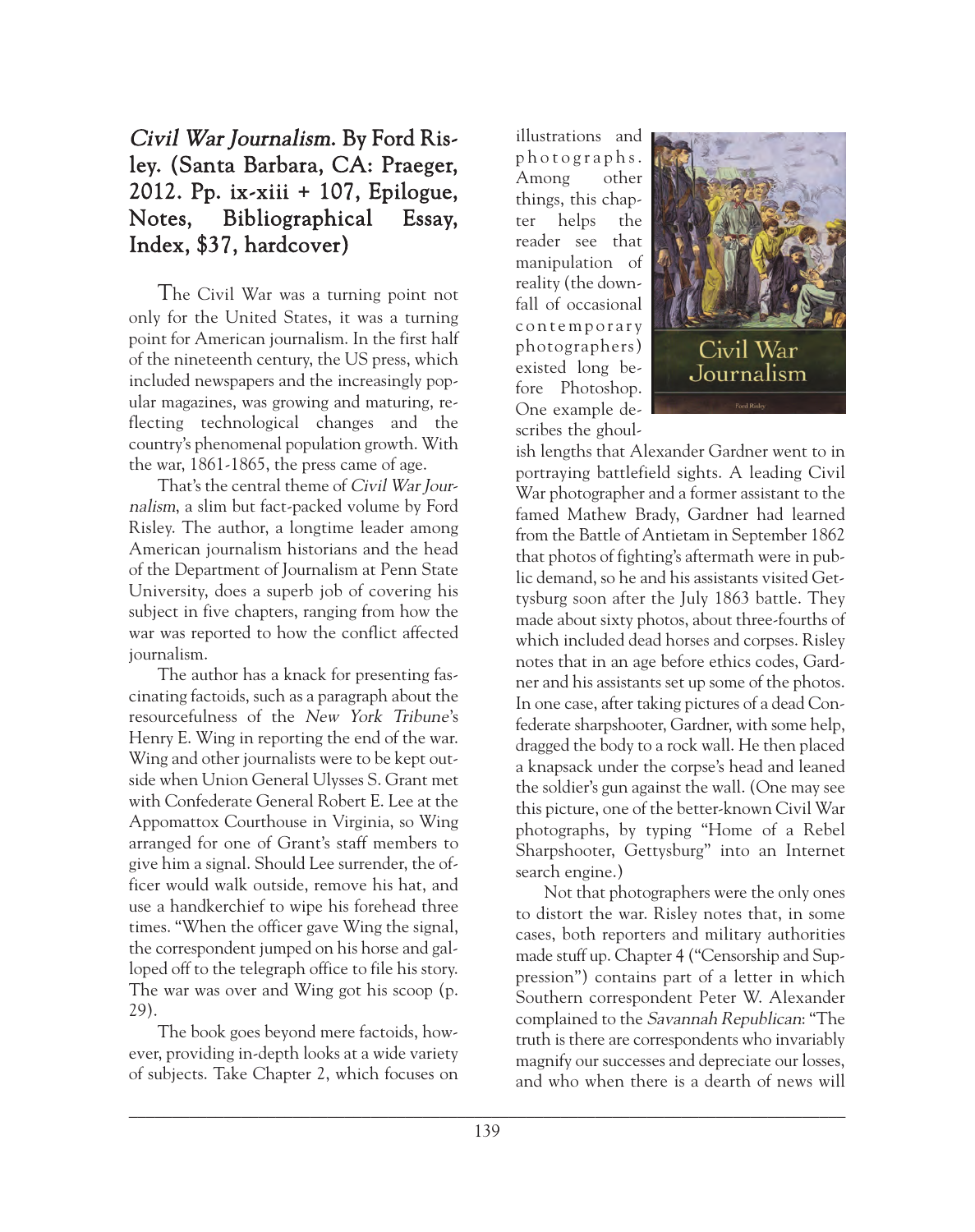draw upon their imaginations for their facts. The war abounds in more romantic incidents and thrilling adventures than poet ever imagined or novelist described; and it would be well if the writers of fiction from the army, who devote themselves to the marvelous and poetic affairs rather than to the stern realities of the campaign, would remember this fact" (p. 91).

Savoring the words of Alexander and some of his fellow correspondents is one of the great pleasures of reading this book. These writers vividly conveyed the war's spectacle, along with its horrors and hardships. In describing General George Pickett's charge at Gettysburg, the Boston Journal's Charles Coffin wrote: "Men fire into each other's faces, not five feet apart. There are bayonet-thrusts, sabre-strokes, pistol shots . . . oaths, yells, curses, hurrahs, shoutings . . . men going down on their hands and knees, spinning round like tops, throwing out their arms, gulping up blood, falling; legless, armless, headless. There are ghastly heaps of dead men. Seconds are centuries, minutes, ages; but the thin line does not break" (p. 23).

This literary journalistic style began to disappear around the end of the Civil War, replaced by the inverted pyramid form of reporting in which a news article's facts are arranged in order of descending importance, answering the who-what-when-where-why-how questions in unadorned prose.

Just as the reporting style was changing near the war's end, so was much else about this country. For a public hungry for war news for four years, newspapers had become essential reading for many, Risley says. Magazines were growing in popularity too, thanks largely to illustrated weeklies. And photography had become important in depicting events.

"As with so many aspects of American life, journalism had been unalterably and forever changed by the Civil War," Risley concludes. "With the country embarking on a new era in its history, the press was in a better position to cover it" (p. 124).

Civil War Journalism, which has a thor-

ough set of endnotes and an excellent bibliographical essay, is essential reading for journalism teachers and students. It could serve as an excellent springboard for research. Anyone else with an interest in the war also would find it captivating to read about those who penned the first rough draft of this brutally historic time.

--Sonny Rhodes

#### **AVAVA**

Visible Man: The Life of Henry Dumas. By Jeffrey B. Leak. (Athens, GA: The University of Georgia Press, 2014. Pp ix-xi+ 154, Epilogue, Notes, Selected Bibliography, Index, \$39.95, cloth)

Impressively revered by a devoted contingent of friends, editors, relatives, and a modest group of scholars, yet largely unknown in general literary and scholarly communities, African American poet and fiction writer Henry Dumas, visionary



articulator and practitioner of an expansive black aesthetic, lived and died a life of mystery. His short thirty-three years were punctuated by "What ifs." What if Ralph Ellison had encouraged him instead of snubbing Dumas when he was a student at Rutgers University? What if Bread Loaf had given Dumas a scholarship instead of just admitting the financially-strapped young writer? What if Viking Press had taken a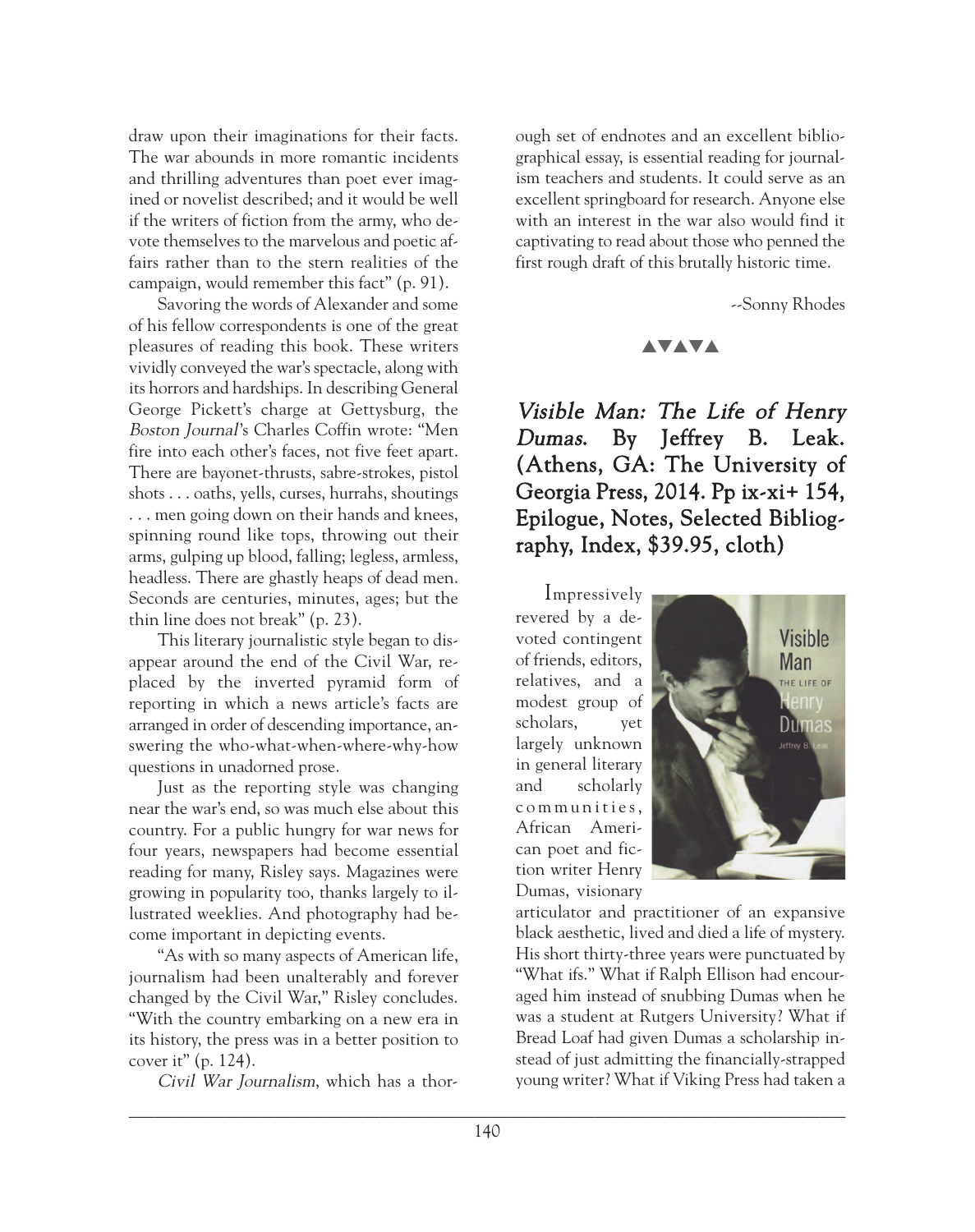chance on Jonoah and the Green Stone, Dumas's novel? What if the little magazine that Dumas and his white mistress founded had made a splash in the literary ocean? What if Dumas had not given in to the powerful influences of drugs and alcohol? What if he had passed up going to New York in May of 1968 to serve as best man in a friend's wedding? What if the white New York City Transit cop who killed Dumas had had a bit more experience and hesitated just thirty seconds longer before firing his fatal shot? What if Toni Morrison had been in her role as editor at Random House and had become aware of Dumas's work before he was killed? In Visible Man: The Life of Henry Dumas, biographer Jeffrey B. Leak dives into the mystery that is Henry Dumas and tries to mediate these "what ifs," to put a talented man into fuller view for the literary world.

By the time Henry Dumas met his fate with the bullet on 23 May 1968, he had traveled from his birth place in Sweet Home, Arkansas in 1934 to Harlem, to a stint in the air force, where he served on the Arabian Peninsula and studied eastern religions, to marriage and fathering two sons, to Rutgers University, to Hiram College in Ohio (where he became one of the editors of the Hiram Poetry Review), and finally to the Experiment in Higher Education in East St. Louis, Illinois. Since thirty-three year-olds do not confront mortality sufficiently to leave extensive records of their lives, Leak had to become a super sleuth in unearthing materials about Dumas. He relied heavily upon interviews with Dumas's widow, Loretta Dumas, with Eugene B. Redmond, whom Dumas met in East St. Louis and who became Dumas's literary executor and the primary force behind the posthumous publication of Dumas's novel, stories, and poems, and with Lois Silber Wright, who had been Dumas's mistress. From these sources, along with publishing and public records and interviews with Dumas's acquaintances, Leak pieces together the life of a man who was creatively brilliant but self-destructive.

An inquisitive personality, Dumas parlayed

his explorations of nature in Arkansas into various of his works, including the sometimes anthologized "Ark of Bones," which showcases his diasporic and otherworldly connotations of black history and heritage. A fanatical embracing of Christianity after his discharge from the air force also shaped Dumas's early philosophy, including his moralistic, shaming lecture to staff members of the Anthologist (the Rutgers literary magazine; Dumas later edited Untitled, the evening school's literary magazine). From the classical music he loved early in life, Dumas progressed to a close friendship with the musician Sun Ra and to viewing jazz and other African American music as crucial to the evolution of his aesthetic. In "Will the Circle Be Unbroken?," for example, he posits that music is powerful enough to kill. Following Sun Ra, Dumas believed that music had transcendent, cosmic, revelatory qualities.

During his years at Rutgers, where he was mentored by Rutgers University Press Director William Sloane, shared writing aspirations with Jay Wright and Robert Pinsky, and learned from professors William Wynkoop and Maurice Kramer, Dumas befriended members of the NAACP and had his consciousness raised about the status of blacks in America. He also listened to and admired Malcolm X (with whom he shared a three-hour dinner on one occasion) and even received "a letter of acceptance into the Nation of Islam" (p. 66—no record exists of Dumas's having applied for such membership). His heightened nationalism (he even traveled to Tennessee to meet with evicted sharecroppers) occurred simultaneously with his participation in Beat generation ethics and social behavior. Though he married an African American woman, he had passing relationships with several white women and an extended affair with Lois Silber.

A swift departure from the early circumstances of his marriage, when he and Loretta were more financially stable and traveled to California, the years at Rutgers (nearly seven) proved almost financially destructive. Shifting